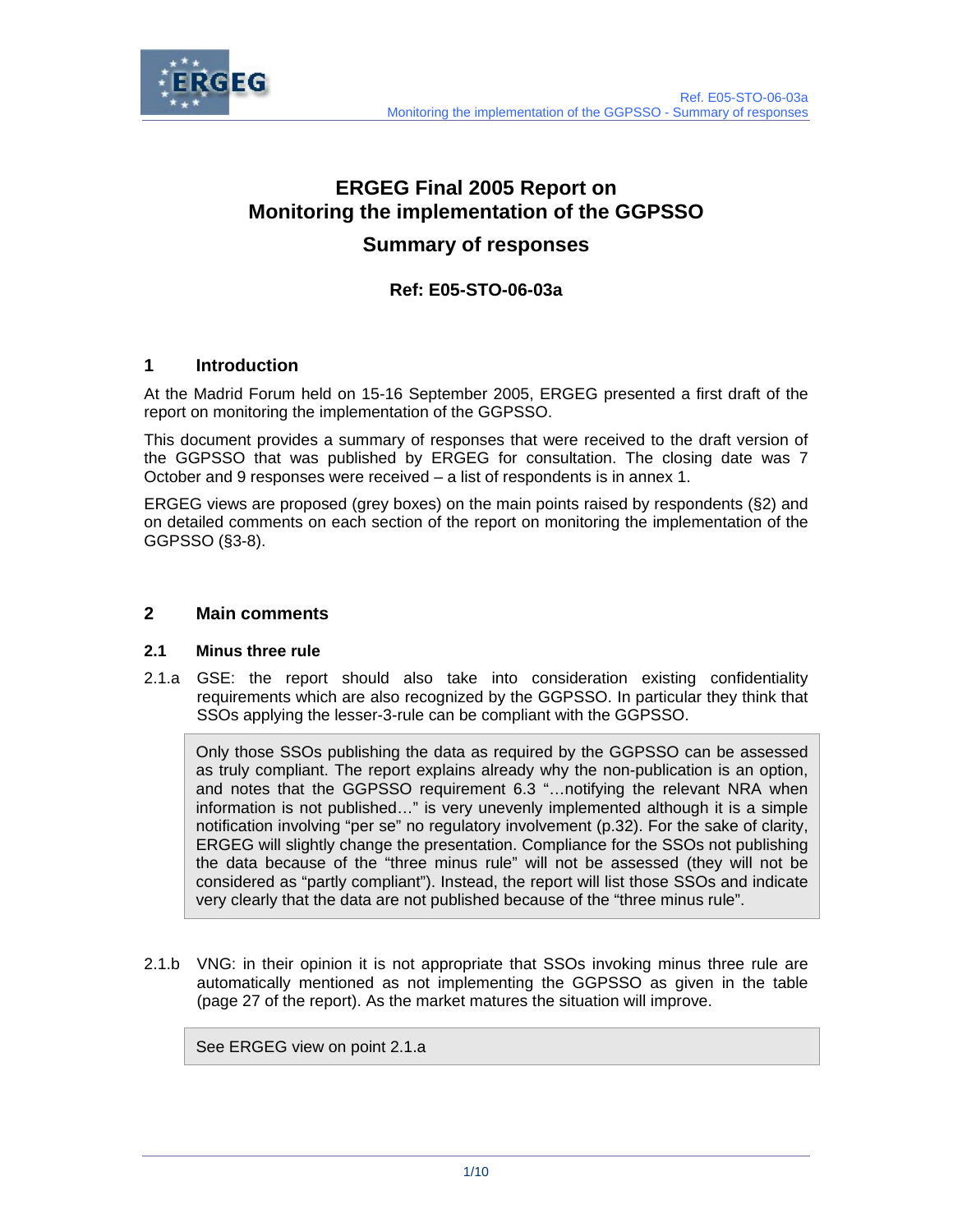

## **2.2 National specificities**

2.2.a GSE: where possible the report should reflect the national specificities including different regulatory regimes and competences instead of using a rather statistical approach.

ERGEG acknowledges that the issue of national specificities should be better addressed in the report. The regulatory framework of access to storage will be developed in the background section.

2.2.b NAFTA: their storage code have not yet been approved by the regulator. The draft storage code is also aimed at the fulfillment of the GGPSSO but because it was not approved at the time the questionnaire was filled out, they could not have answered many of the questions. They complain that this fact has not been regarded in the report as ERGEG evaluated and assessed even those answers to questions to which NAFTA could not have duly answered.

The report will refer to the situation in the Slovak Republic in the background section.

### **2.3 Climate for investments**

2.3.a GSE: they support and enhance market access to storage facilities. A prerequisite for the availability of storage capacity and thus a main concern for GSE is the promotion of a secure and healthy investment climate. A predictable, stable and favorable regulatory framework as created with the GGPSSO is a prerequisite.

ERGEG agrees on the importance of a clear and stable framework for new investments but it will analyze the GGPSSO for any eventual further modification where necessary.

### **3 Background**

3.1 BEB: they ask ERGEG to update the report changing figures on technical capacity.

ERGEG will correct these figures.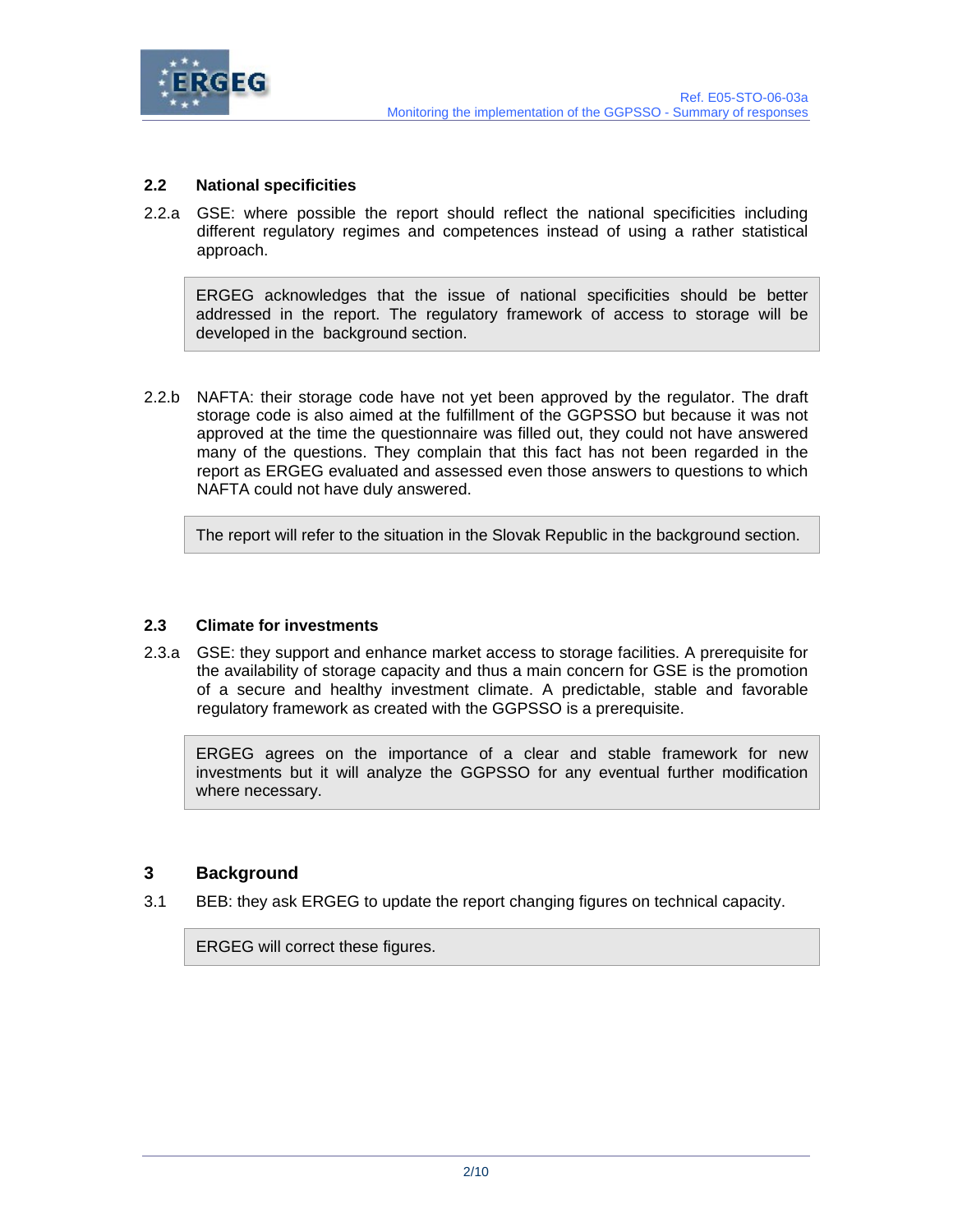

3.2 GSE: they agree that implementation of the GGPSSO has not yet been fully achieved in all areas where required by the deadline of 1 April 2005. Further work is needed by storage operators and storage users in some areas, in order to improve the functioning of the market under the GGPSSO.

ERGEG will take into account in the report the GSE's commitment in ensuring full compliance to the GGPSSO.

## **4 Roles & responsibility of SSOs**

4.1 Gaz de France: as indicated in the report Gaz de France complies with that requirement. They noticed however that they do not appear in the category of SSOs "where the relevant national regulatory authority receives a copy of all storage contracts".

ERGEG can confirm that the relevant national regulatory authority receives a copy of all storage contracts between the SSO Gaz de France and its customers.

As explained in the report, requirement 1.3 applies "*in the case of a SSO being part of a vertically integrated undertaking*". Within the category of "vertically integrated undertakings" in the sense of article 2(20) of the Gas Directive, it applies primarily to those SSOs not legally unbundled from a gas producer and/or supplier. Where a SSO is separate, at least in its legal form, from a gas producer and/or supplier, or where the SSO operate as a "combined operator", and where it is part of a "vertically integrated undertaking", the requirement also applies, and the document in question would be the storage contract between the SSO and the affiliate.

In the responses received by ERGEG, some SSOs did not provide an answer to the question because they consider that the requirement applies only to SSOs not legally unbundled from a gas producer and/or supplier. However, as National Regulatory Authorities checked the answers, some indicated that the document in question existed – or not. Therefore, in presenting the results, ERGEG chose to make the distinction.

For the sake of clarity, ERGEG will slightly redraft the paragraphs in question. There will be no impact on the assessment of compliance since Gaz de France complies with that requirement anyway.

4.2 RWE Transgas: it complains that, in section 4 of the report, the overview of the fulfillment of the respective requirement (SSOs have prepared a document setting out terms and conditions related to use by an affiliate company) is very confusing as it levels different aspects of the fulfillment (type of company vs. type of document).

In ERGEG view this statement is an opinion which does not need to be reflected in the report.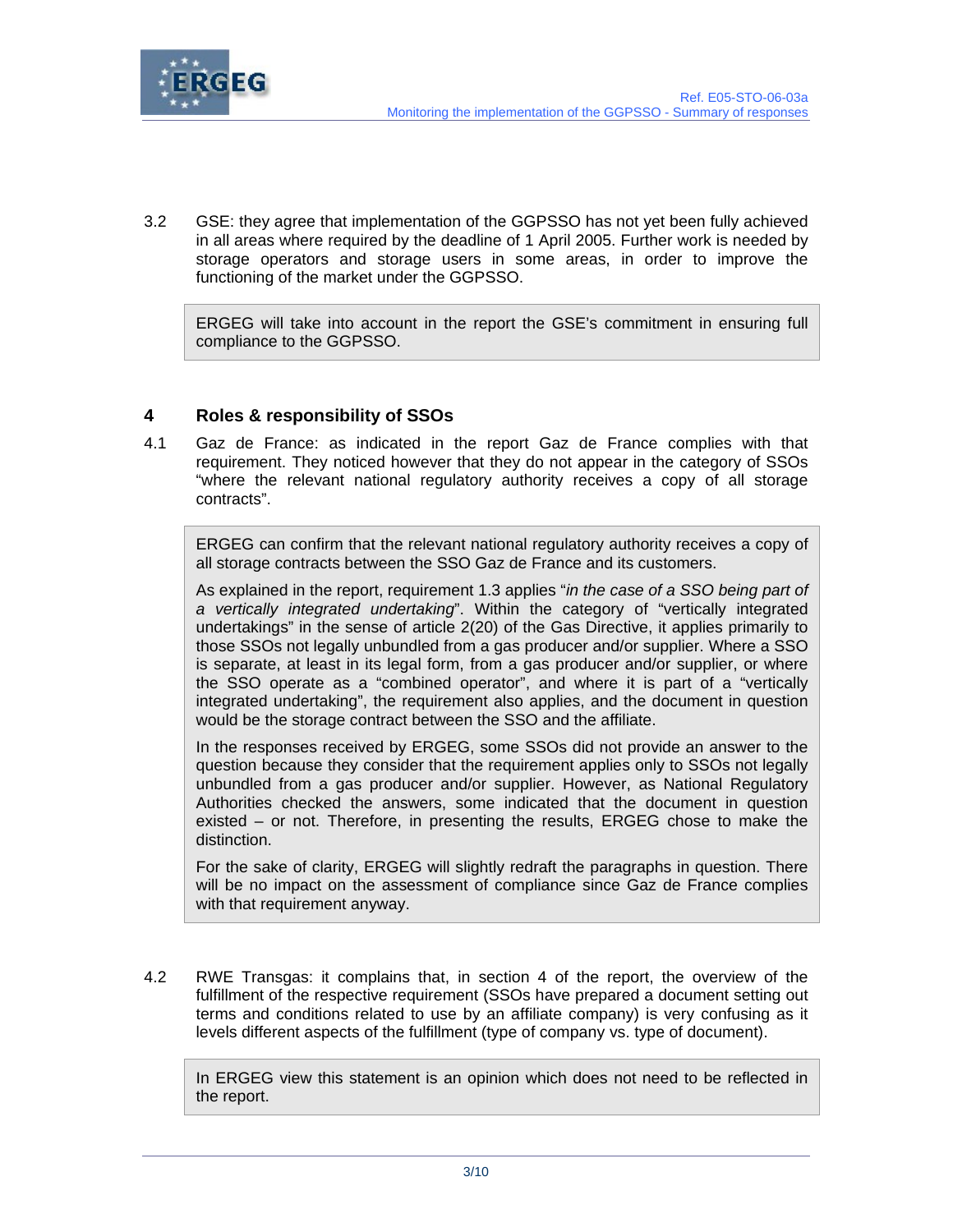

## **5 Confidentiality requirements**

- 5.1 BEB: they complain that two sentences are misstated. They refer to the provision of information concerning the development of IT system and the location of SSO and supply business. BEB, as described in the report (page 10), is one of "8 SSOs which are separate from other gas activities of the overall company…". For this reason they claim that the answer to question 5.1.b and 5.3 shall be "not applicable".
- 5.2 E.ON Ruhrgas: since they have only a few people working as a SSO, a compliance program and they have outsourced their storage marketing, they consider that it is proportionate for the SSO to remain in the same building as the supplier.

As indicated already in the report (p. 17), "the GGPSSO mention that compliance against 5.1.d is subject to cost effective solutions. Assessing whether a decision by a SSO to locate/not locate in a separate building is cost-effective is not in the scope of this report".

5.3 GSE: they intend to identify then provide guidance on best-practice in respect of compliance programs for GSE members.

ERGEG welcomes any initiatives taken by GSE, or by any other business organizations, in the light of the commitment agreed among all stakeholders for full implementation of the GGPSSO.

#### 5.4 VNG: same as point 5.2

See ERGEG view on point 5.2.

### **6 Necessary TPA services**

6.1 E.ON Ruhrgas: it inappropriate to say that unbundled services, interruptible contracts and title transfer for secondary market have not been implemented, since timetable for the obligations according to the GGPSSO will be fulfilled in due time (by 1st April 2006).

Postponed deadlines for implementation of certain provisions of the GGPSSO have been agreed in some cases. However ERGEG clarifies that date reference for information and figures of monitoring report is 1 September 2005. For this reason no change of the report is envisaged on this point. Moreover, this section of the report is purely descriptive and does not provide an assessment on compliance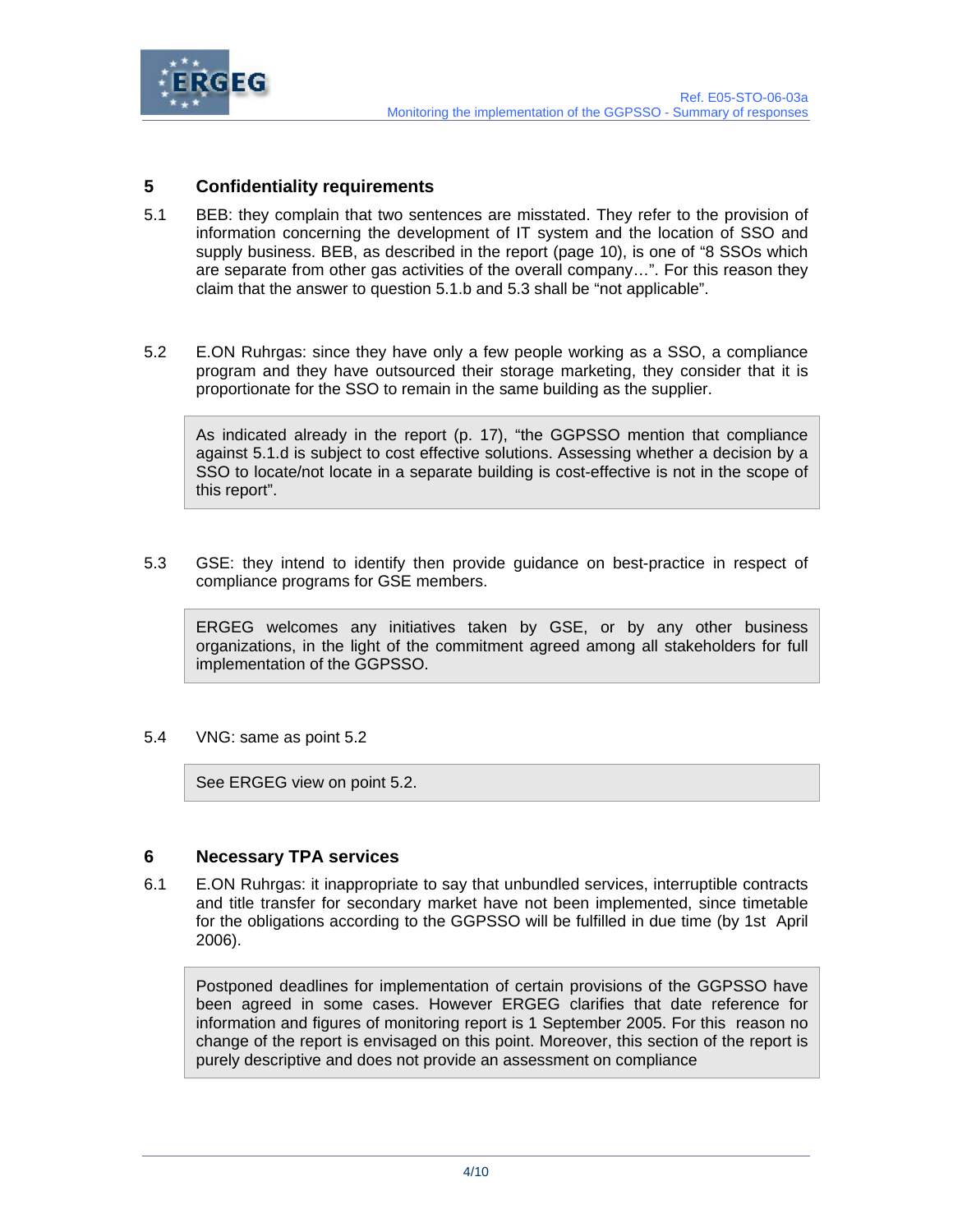

6.2 Gaz de France: Gaz de France claims that all their capacities are offered on a TPA basis excluding facilities reserved exclusively for transmission system operators in carrying out their function. They consider that it is not correct to imply that in France, "it is up to the SSO to determine how much capacity is being offered to third parties" and that "the exclusion of (some) capacity from TPA has not been approved or monitored by the relevant NRA". Therefore, they wish to be removed from the list of SSOs on page 18-19 of the report

CRE is competent to audit the TSOs unbundled accounts and therefore is able to monitor that the facilities reserved exclusively for transmission system operators in carrying out their functions (i.e. excluded from TPA) match the amount of storage capacity needed by the TSOs. This will be specified in the report.

However, the sentence "in France, it is still up to the SSO to determine how much capacity is being offered to third parties" is correct as at 1 September 2005.

6.3 Gaz de France: the report indicates that "Gaz de France makes a separate and additional charge for this service". Yet, Gaz de France indicated in its reply to question 3.7 of the questionnaire that its reversal of flow direction service was free of charge within the framework of an annual credit of changes. The number is eighteen or twenty four, according to the group considered. Therefore, according to Gaz de France, it does not seem correct to consider as a basis that it "makes a separate and additional charge for this service".

ERGEG will specify in the report that the system implemented by Gaz de France is such (reversal of flow direction service free of charge within the framework of an annual credit of changes – eighteen or twenty four- according to the group of storage facilities) but maintains that there is a separate and additional charge for this service.

6.4 TIGF: same as point 6.2.

See ERGEG view on point 6.2.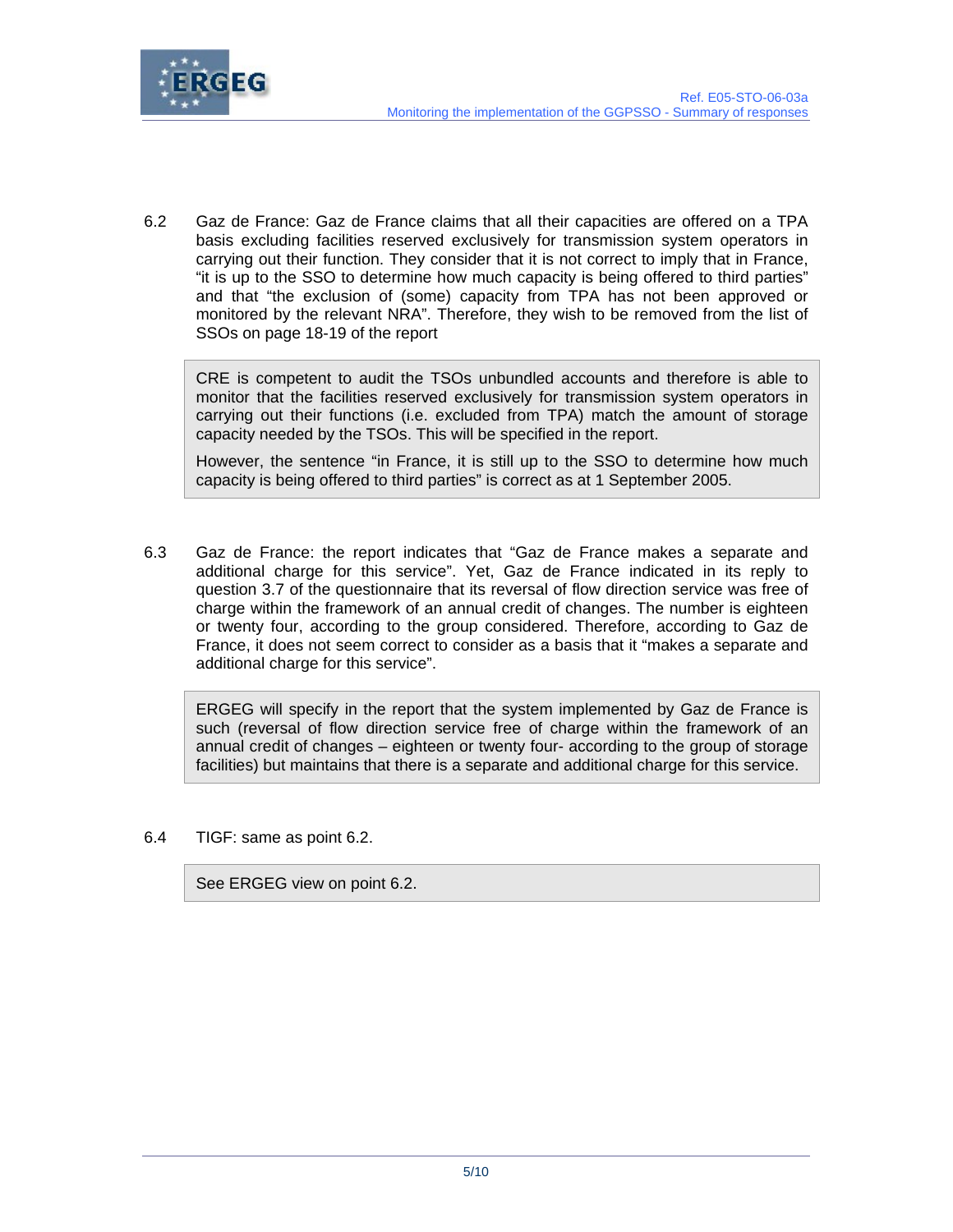

## **7 Storage capacity allocation and congestion management**

7.1 Gaz de France: the report indicates that in France "capacity allocation is negotiated". According to Gaz de France, the wording does not reflect the French situation.

The next sentence in the report reads that "in France, the SSOs (Gaz de France and TIGF) apply a capacity allocation mechanism that is based on some general provisions contained in national legislation. A more detailed decree is in preparation by the government". ERGEG would like to stress again that the monitoring exercise relates to the situation as of 1 September 2005. Even if, in the future, the capacity allocation mechanism will be set by decree, as at 1 September 2005, the capacity allocation mechanism applied by Gaz de France was designed by the SSO and therefore was not "regulated". For the sake of clarity though, ERGEG will review the wording.

Furthermore, as indicated in the report, "the GGPSSO does not prescribe which capacity allocation mechanism should be used – therefore, assessing which mechanism is the most appropriate is beyond the scope of this report".

7.2 Gaz de France: the report places Gaz de France in the category of SSOs which do not comply with such a requirement and not in the category of SSOs "which use some other means to discourage hoarding and facilitate re-utilisation and trade of storage capacity" According to Gaz de France, this statement does not reflect its answers to the questionnaire.

ERGEG will change the report and indicate that Gaz de France use some other means to discourage hoarding and facilitate re-utilisation and trade of storage capacity, even though the effectiveness of such mechanisms is not assessed in the report anyway. ERGEG notes that Gaz de France will implement the requirement on day-ahead release of non-nominated injectability and deliverability by 1 April 2006 at the latest, but will not mention it in the report at this stage. As mentioned earlier, the monitoring exercise relates to the situation as at 1 September 2005.

7.3 GSE: according to the association of SSO, in some cases, terms and concepts are open to different interpretations and could mean different things in different circumstances. This is for example the case for capacity allocation and congestion management. A common understanding would be useful and may avoid any possible confusion.

ERGEG recalls that the GGPSSO requirements are, in some cases, high level principles, namely on capacity allocation and congestion management. For this reason, monitoring at national level may play a crucial role in ensuring effective compliance to the GGPSSO. Even if non specific modification of the paper is to be done on this point, ERGEG acknowledges that the issue of national specificities should be better addressed in the report.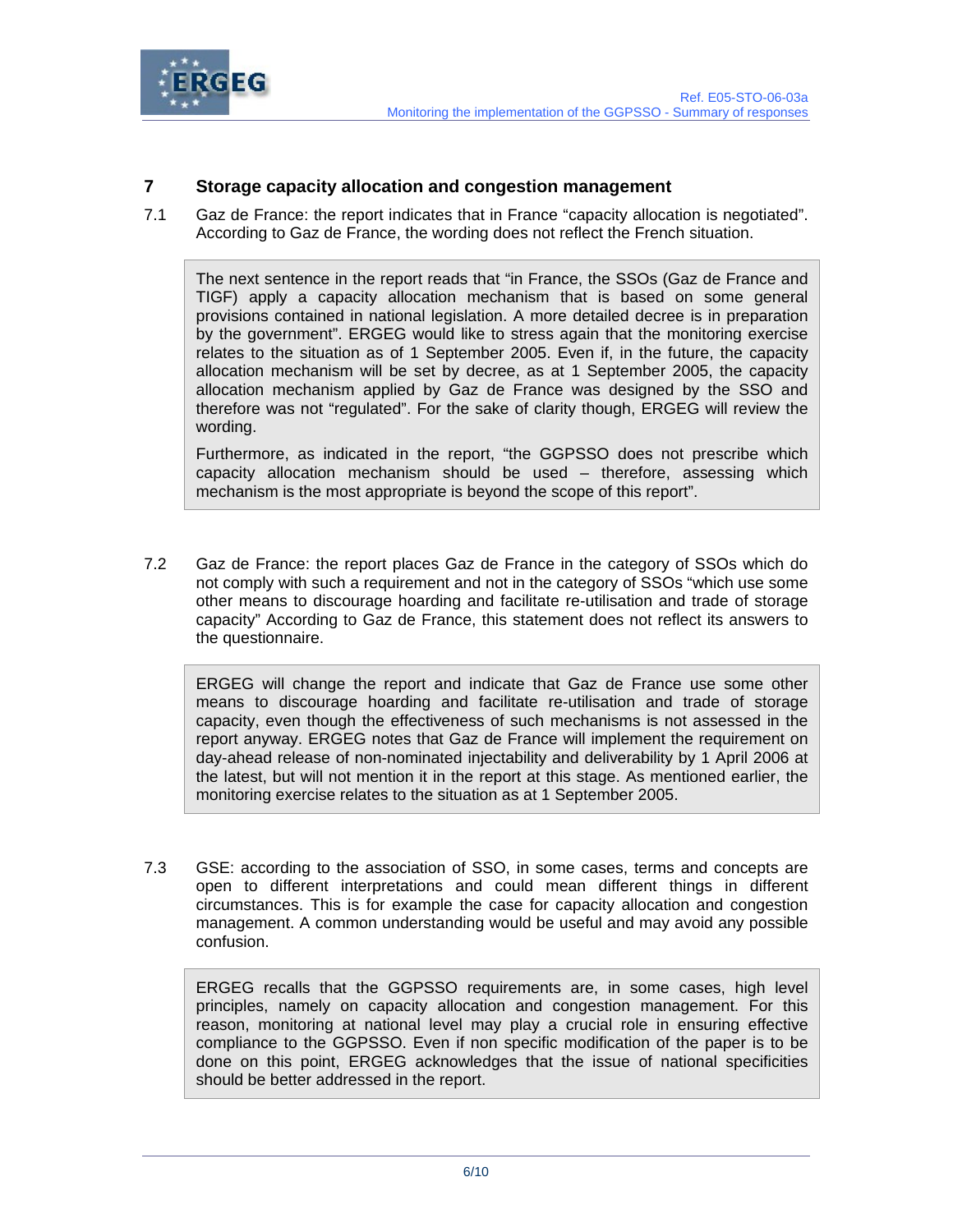

7.4 RWE Transgas: under assessment of compliance against 4.4, it is unclear how it is possible that an ERGEG report states that it is not sufficiently clear (from the response to the questionnaire) how certain SSOs comply with the anti-hoarding/sales on interruptible basis requirements. NRAs are required to monitor the access conditions and respective NRAs should be able to interpret responses to the questionnaire by their respective SSOs.

ERGEG will address this comment adding a specific reference to the different powers of Regulators across the EU.

## **8 Transparency requirements**

8.1 [confidential answer]: it has been indicated that one SSO publishes the data for available storage capacity on its website but that these capacities always equal to "0". According to this response, the published method for determining available capacities is based on historical clients, hence hindering any additional gas withdrawals over and above the "allocated capacity", which makes it extremely costly for clients to cover their peak demand. The response also recommends that available capacity figures are verified and audited by a neutral entity.

The report already states that the level of detail in the data that is published by most SSOs is minimal. In the next monitoring exercise, ERGEG will take a closer look into the methods of determining available storage capacity published and identify good practices.

ERGEG is in favour of having available capacity figures verified and audited by a neutral entity. A similar idea is behind the GGPSSO § 3.1 ("*exclusion of storage capacity from TPA shall be approved or monitored by the relevant national regulatory authority*").

8.2 Gaz de France: Gaz de France is assessed as "not fully compliant" in the report, because of the way the historical utilization rate is derived (see report on p.30). Gaz de France considers that the data published on its website correspond to the drafting of 6.5.b as approved by the various parties on completion of the adoption of the GGPSSO.

ERGEG sticks to its analysis and will not change the report on that point. In publishing those data, Gaz de France may have implemented the GGPSSO in the letter (there is no definition of "historical utilization rates"). However, the GGPSSO have not been implemented in the spirit, which is also what is assessed in the report.

As a matter of fact, the French NRA receives some data on the level of gas in stock that are useful to calculate the actual utilization rates. This will be mentioned in the report. Still because these data are not published, Gaz de France cannot be considered as fully compliant with the GGPSSO.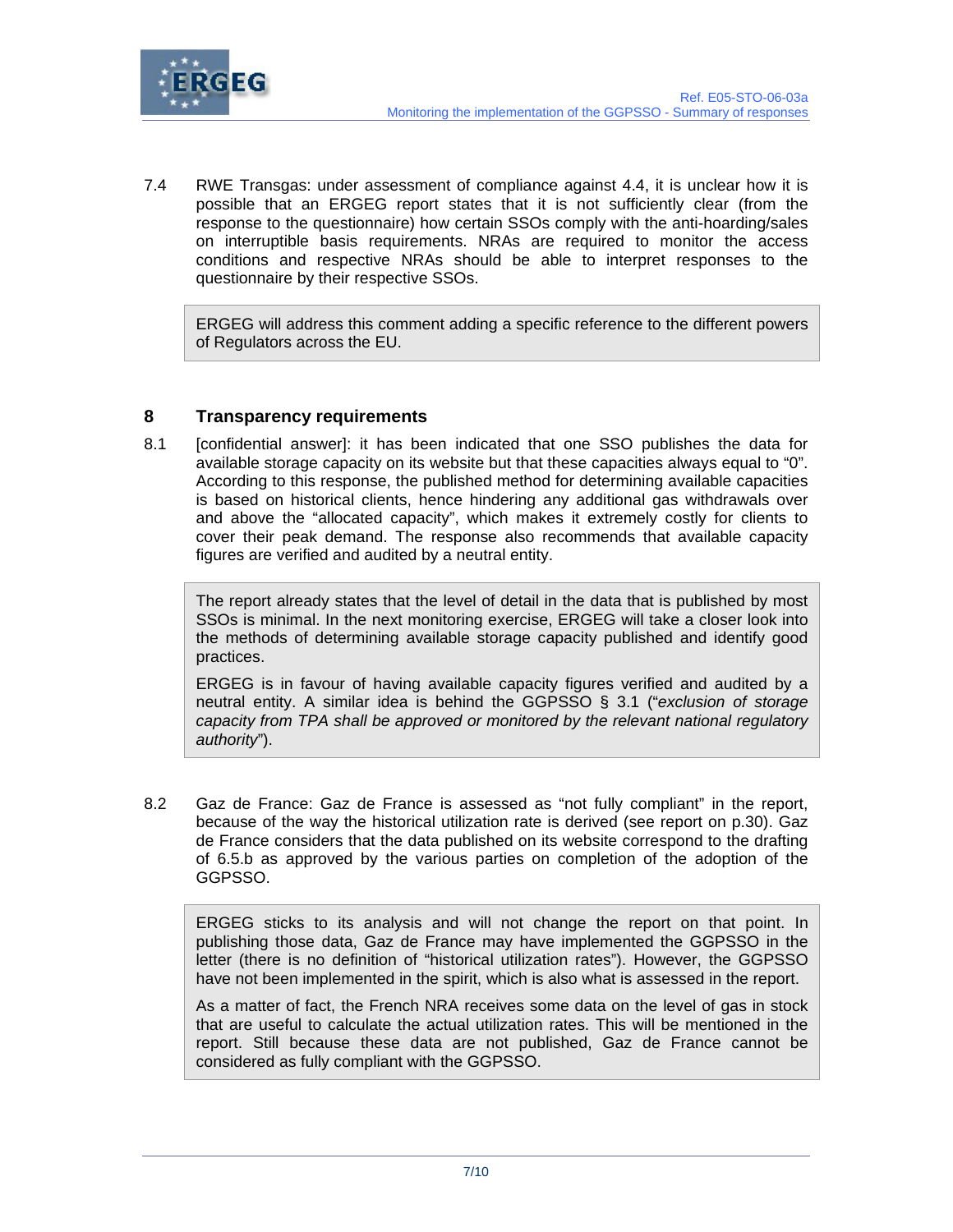

8.3 GSE: GSE acknowledges that storage market appears not as transparent as it could be, especially in respect to operational information. In response, GSE commits itself (workshop on November, 16) to identify possible barriers to address information publication to system users and to assist them in improving information transparency. Consultation with storage users will also take place. GSE intends to provide guidance on best-practice compliance program/guidelines for GSE members regarding confidentiality requirements; this will be addressed during the same workshop.

ERGEG welcomes any initiatives taken by GSE, or by any other business organizations, in the light of the commitment agreed among all stakeholders for full implementation of the GGPSSO.

8.4 NAFTA: the text contains several mistakes, e.g. the factual error on page 27 under the table, showing also NAFTA in the "Do not comply" column. The comment shown here says that NAFTA has more than three clients, which is a mistake, which does not correspond to our answers in the ERGEG Questionnaire.

ERGEG will change the report following NAFTA's indication.

8.5 RWE Transgas: under assessment of compliance against 6.5, the report states that "the GGPSSO explicitly require that SSOs publish numerical data". According to RWE Transgas, it should be pointed out that the GGPSSO also require confidentiality and that the SSOs using the "traffic light" make an effort to publish at least some kind of information instead of publishing nothing.

Publishing the information using the "traffic light" system is not acceptable. The disadvantages of such an approach were discussed extensively when the GGP (transmission) were being drafted and implemented. Therefore, ERGEG will not change the report.

8.6 RWE Transgas: under assessment of compliance against 6.5b, the report states that "publication of use of capacity information is particularly valued by market participants as it allows them to form opinions about whether refusal of access is because of genuine capacity constraints or capacity hoarding". For this particular reason, they state that it is not necessary to publish the data so soon after the real-time they refer to.

In ERGEG view this statement is an opinion which does not need to be reflected in the report.

8.7 RWE Transgas: under assessment of compliance against 6.5b/Users' views, the report states that "out of all responses, only two users have made a request to the SSO not to publish some information because it would harm their commercial interests. This may suggest that the commercial interest argument is not as strong as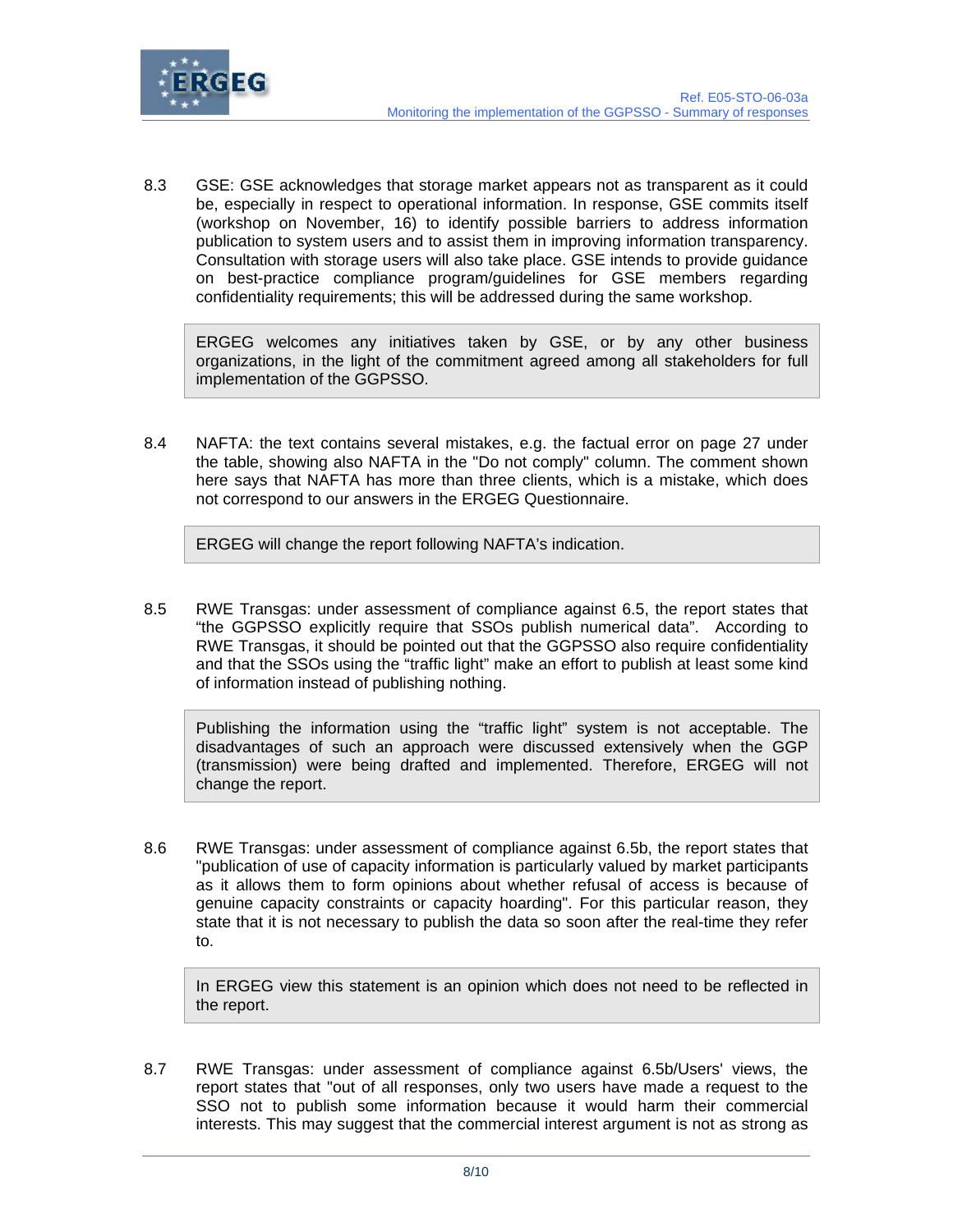

presented by some users." They complain that it is not possible to check up on the statement as ERGEG had set ex-ante to treat responses to this question as confidential. What is not clear to them is why ERGEG had done so, especially with regards to the Y/N part of the question; this does not seem to be very transparent. Also, when assessing any response to such question, the position of the respective storage user (minor/major storage user) and the number of storage users in the respective storage facility need to be considered.

ERGEG methodology for the monitoring report was clearly declared in each questionnaire issued by ERGEG during the last months. Confidential answers were aimed at gathering information also from those users which might be harmed by taking part in the monitoring process.

8.8 RWE Transgas: under assessment of compliance 6.4 b/Users' views/Overall assessment of compliance, the report states that "the publication of the main commercial conditions is requested by the Directive" and that "this requirement does not seem yet to be implemented in some cases". It should be clear who fails or has failed to implement this requirement. In the cases mentioned it might actually be the Member States that fail/have failed to transpose the Directive into the national law.

The Directive has been in force since 1 July 2004 and it does not need to be reflected in the national law to be binding, except for those provisions on which Members States have different options according to the Directive itself. For this reason the Directive shall be applied in any case and, on this crucial point for transparency, no change in report is to done.

8.9 VNG: they are not obliged to transfer information to the regulatory authority, neither is the Bundesnetzagentur empowered to ask for it. Nevertheless the report states that NRAs were not informed about the non-publication of data or in the case of exclusion of capacity from TPA. But as no legal basis for such notification procedures and no competencies of the NRA exist in Germany these provisions of the GGPSSO can not be demanded.

No change of the report is envisaged on this point. SSOs may always inform the relevant national regulatory authority on a voluntary basis, as long as it is not explicitly forbidden by legislation.

8.10 VNG: on their website they publish technical, contracted (booked) and available capacity. The report seems inaccurate on these figures.

The report should be changed to correct those figures.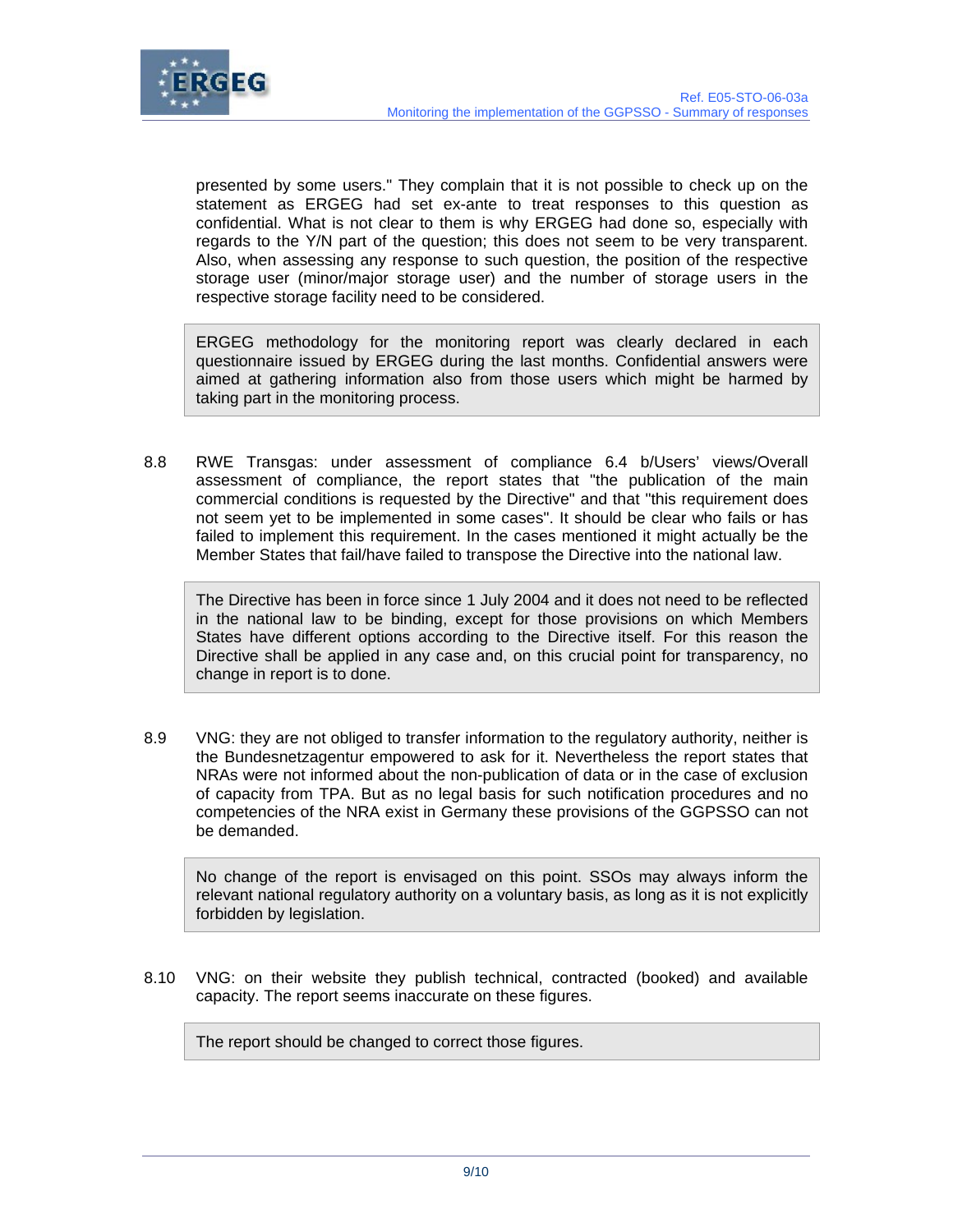

## **9 Implementation of the other GGPSSO requirements**

9.1 OGG: the "Assessment of compliance against requirements with regard to secondary markets", table "Compliance/non compliance GGPSSO (9.1), Secondary markets" should be integrated with a footnote for OGG saying that lack of compliance is justified as currently there is no long term congestion in Austria.

The GGPSSO do not say that this requirement does not apply in case of no congestion. There is already a footnote on page 36 of the report addressing the situation of OGG.